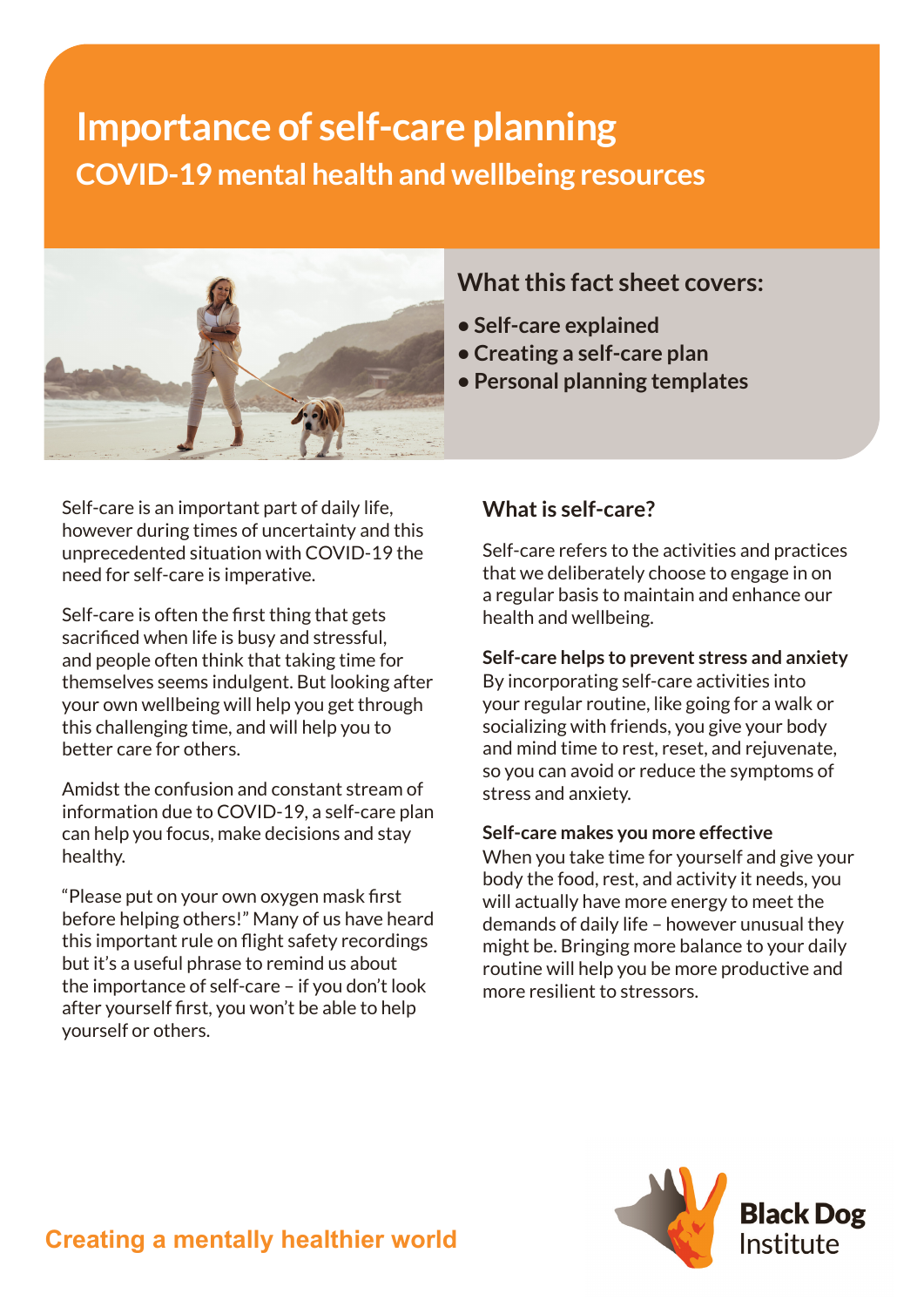### **How to create a self-care plan**

#### **Step 1 | Evaluate your coping skills**

Examining your own habits is an important first step in developing a self-care plan. How do you typically deal with life's demands? Can you identify when you need to take a break?

When faced with challenges, we can use either positive coping strategies or negative coping strategies. Below are a few examples of each.

Which strategies do you use?

| Positive               | <b>Negative</b>                    |
|------------------------|------------------------------------|
| Deep breathing         | Yelling                            |
| Listening to music     | Smoking                            |
| Exercising             | Pacing                             |
| Meditation             | Skipping meals                     |
| Reading                | Drinking alcohol to excess         |
| Connecting with others | Withdrawal from friends and family |
| Engaging in a hobby    | <b>Biting fingernails</b>          |

It's important to be honest when evaluating your behaviours. If you find yourself unable to cope with a situation or feeling angry, snappy with others, or anxious, take a deep breath and refocus. It may be time to re-evaluate your go-to coping skills.

#### **Step 2 | Identify your daily self-care needs**

Take a moment to consider what you value and need in your everyday life. Then consider what you value and need during these difficult times of uncertainty. It may not seem like the right time to be planning, but time spent now will reap benefits later if you can get a plan in place.

Remember that self-care extends far beyond your basic physical needs; consider your psychological, emotional, spiritual, social, financial, and workplace wellbeing.

You will find a template for *'Identifying needs'* at the end of this fact sheet that you can print off. This template contains useful examples to get you started.

#### **Step 3 | Reflect. Examine. Replace.**

**Reflect**

Reflect on the existing coping strategies you have identified have outlined in the previous activities. What's working? What isn't working?

Keep the helpful tools and remove anything that is unhelpful.

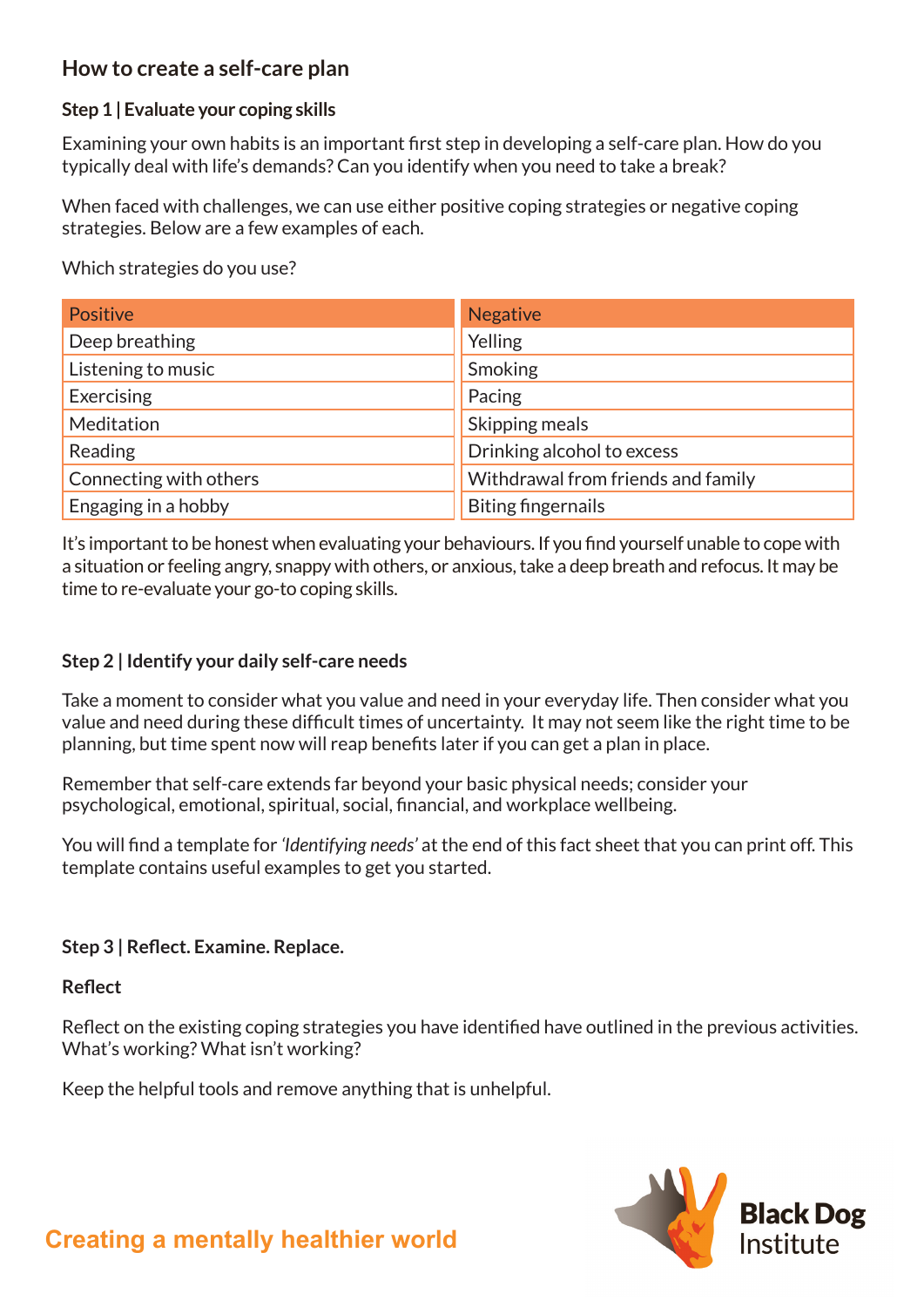#### **Examine**

Are there barriers to maintaining your self-care? Examine how you can address these barriers.

Start taking steps toward incorporating new strategies that will benefit your health and well-being.

#### **Replace**

Work on reducing, and then eliminating, negative coping strategies. If you find yourself using negative strategies, then begin by choosing one action you feel is most harmful and identify a positive strategy to replace it.

Positive coping skills are an important part of your self-care toolkit.

#### **Step 4 | Create your Self-care plan**

Once you've determined your personal needs and strategies, write them down. Your self-care plan can be as simple or as detailed as you need it to be. You may choose to keep a detailed plan on your desk and carry a simplified version in your wallet, in your purse, or on your phone.

Look at it regularly, keep going back to it and refining it as the situation with COVD-19 develops.

You will find a template for your *'Personal Self-Care Plan'* at the end of this fact sheet that you can print off and fill out.

**We will be providing more updates and resources on [blackdoginstitute.org.au/covid-19](https://blackdoginstitute.org.au/covid-19) to assist with the unfolding situation around COVID-19.**

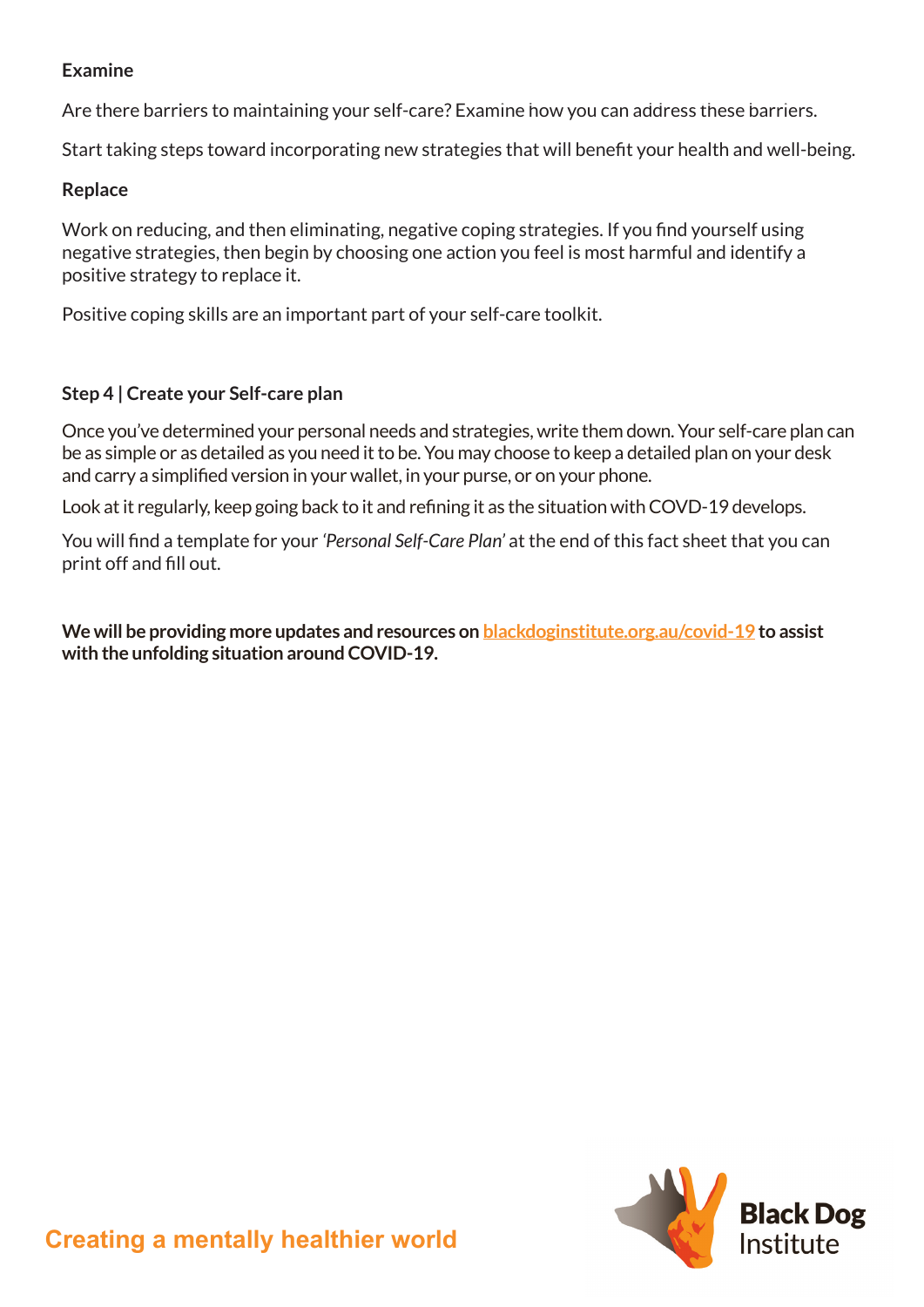In addition to your self-care planning, it is important to find an approach that **SETTLES** the mind.

Our advice is:

**S**tay focused on the here and now and avoid thinking too far into the future and take each day one step at a time.

Engage and stay connected to friends, family and support networks. Working together with communities, united as a country we can move through this.

Thoughts are thoughts, not necessarily facts. Be alert to negative thoughts and don't give them power.

**T** reat people with kindness, support others through this time of uncertainty.

Limit information and time on unhelpful media. Constant exposure to anxiety-fuelling stories drives panic and uncertainty.

Exercise is key, research shows that good physical health is critical for a healthy mind, focus on good sleep, eating well and working out.

Seek help, if you are concerned about yourself or others talk to your GP, the Black Dog online clinic is a good place to start with a self-assessment.

**This document may be freely downloaded and distributed on condition no change is made to the content. The information in this document is not intended as a substitute for professional medical advice, diagnosis or treatment. Not to be used for commercial purposes and not to be hosted electronically outside of the Black Dog Institute website.** 



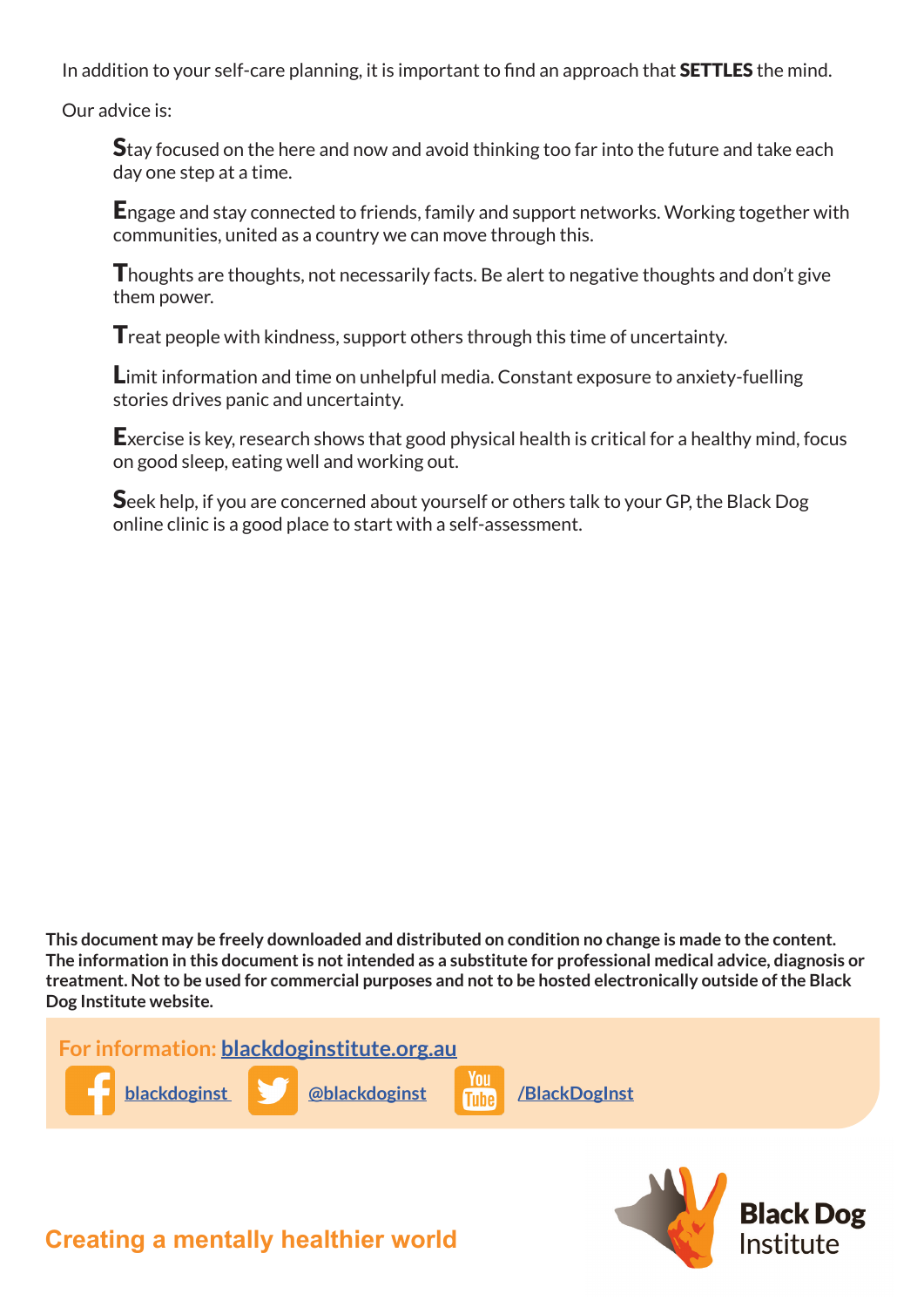# **Template 1: Identifying needs**

#### **Daily self-care**

What are you doing to support your overall well-being on a day-to-day basis? Do you engage in selfcare practices now? Are you more active in some areas of self-care than others?

Use the table below to help you determine which areas may need more support.

| <b>Area of self-care</b>                                                                                                                                                                                  | <b>Current practices</b> | <b>Practices to try</b> |
|-----------------------------------------------------------------------------------------------------------------------------------------------------------------------------------------------------------|--------------------------|-------------------------|
| <b>Physical</b><br>e.g. eat regular and healthy<br>meals, good sleep habits,<br>regular exercise, medical<br>check-ups                                                                                    |                          |                         |
| <b>Emotional</b><br>e.g. engage in positive<br>activities, acknowledge my<br>own accomplishments, express<br>emotions in a healthy way                                                                    |                          |                         |
| <b>Spiritual</b><br>e.g. read inspirational<br>literature, self-reflection,<br>spend time in nature, meditate,<br>explore spiritual connections                                                           |                          |                         |
| Professional<br>e.g. pursue meaningful work,<br>maintain work-life balance,<br>positive relationships with<br>co-workers, time management<br>skills                                                       |                          |                         |
| <b>Social</b><br>e.g. healthy relationships,<br>make time for family/friends,<br>schedule dates with partner/<br>spouse, ask for support from<br>family and friends                                       |                          |                         |
| <b>Financial</b><br>e.g. understand how finances<br>impact your quality of life,<br>create a budget or financial<br>plan, pay off debt                                                                    |                          |                         |
| Psychological<br>e.g. take time for yourself,<br>disconnect from electronic<br>devices, learn new skills, access<br>psychotherapy, life coaching,<br>or counselling support through<br>your EAP if needed |                          |                         |



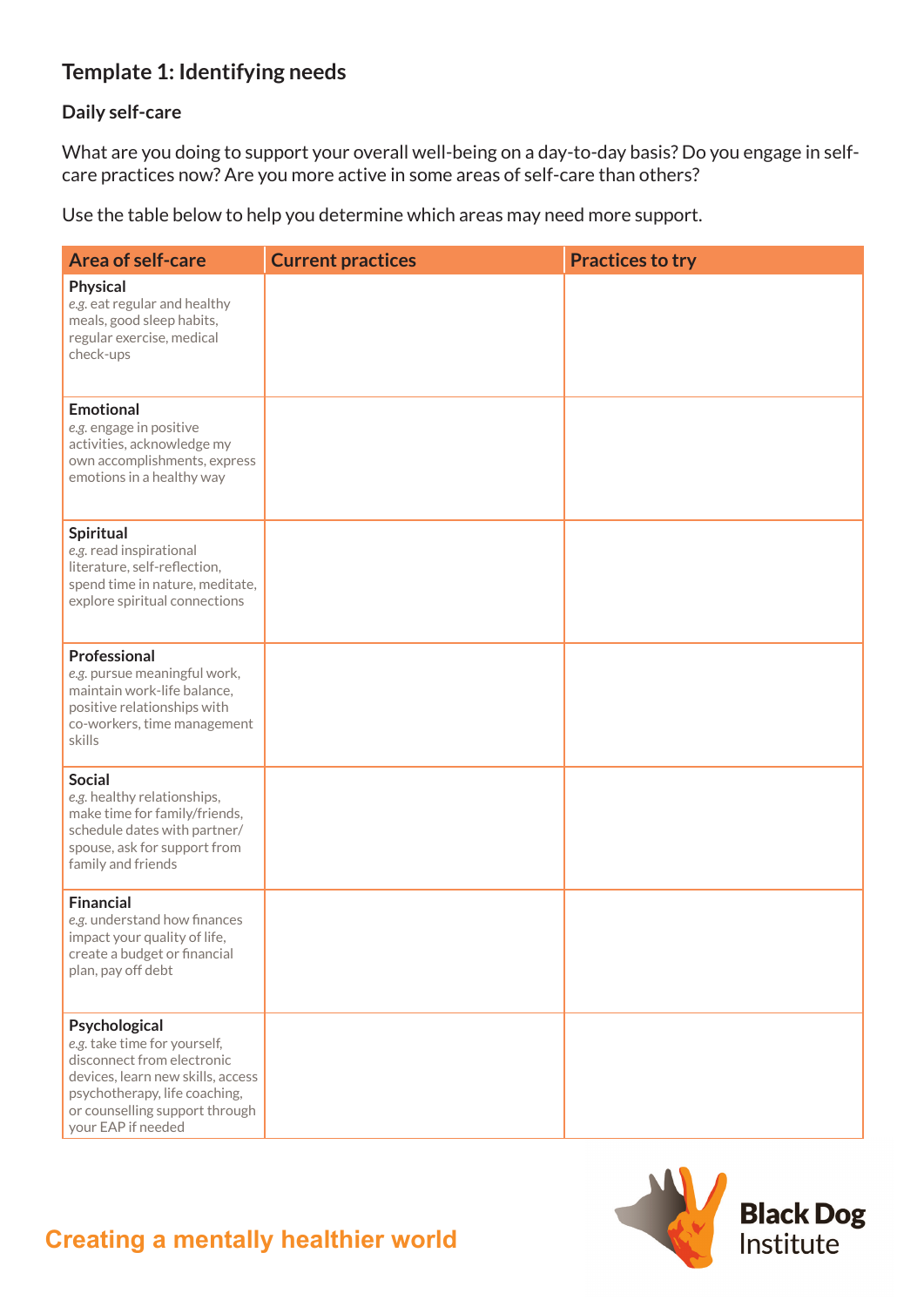## **Template 1: Identifying needs (continued)**

#### **Emergency self-care**

When you are faced with a crisis, you likely won't have time to create a coping strategy. Take time to develop a plan in advance so it's there when you need it.

Try completing the following table to help identify your unique self-care needs during times of distress.

| <b>Emergency self-care</b><br><b>strategies</b>                                                                  | <b>Helpful</b> | <b>Unhelpful</b> |
|------------------------------------------------------------------------------------------------------------------|----------------|------------------|
| Relaxation and staying calm<br>Which activities help you to relax?<br>e.g. deep breathing, taking a walk         |                |                  |
| Which activities make you more agitated<br>or frustrated? e.g. yelling, swearing, or<br>drinking                 |                |                  |
| Self-Talk<br>Helpful self-talk may include, "I am safe/I<br>can do this."                                        |                |                  |
| Harmful self-talk may include, "I can't<br>handle this/I knew this would happen/I<br>deserve this."              |                |                  |
| Social support<br>Which family members and friends can<br>you reach out to for help or support?                  |                |                  |
| Which people should you avoid during<br>times of stress? Be honest about who<br>helps and who zaps your energy.  |                |                  |
| Mood<br>Which activities support a positive mood?<br>e.g. listening to uplifting music, enjoying<br>the sunshine |                |                  |
| What should you avoid when times get<br>tough? e.g. staying in bed all day, avoiding<br>social activities?       |                |                  |